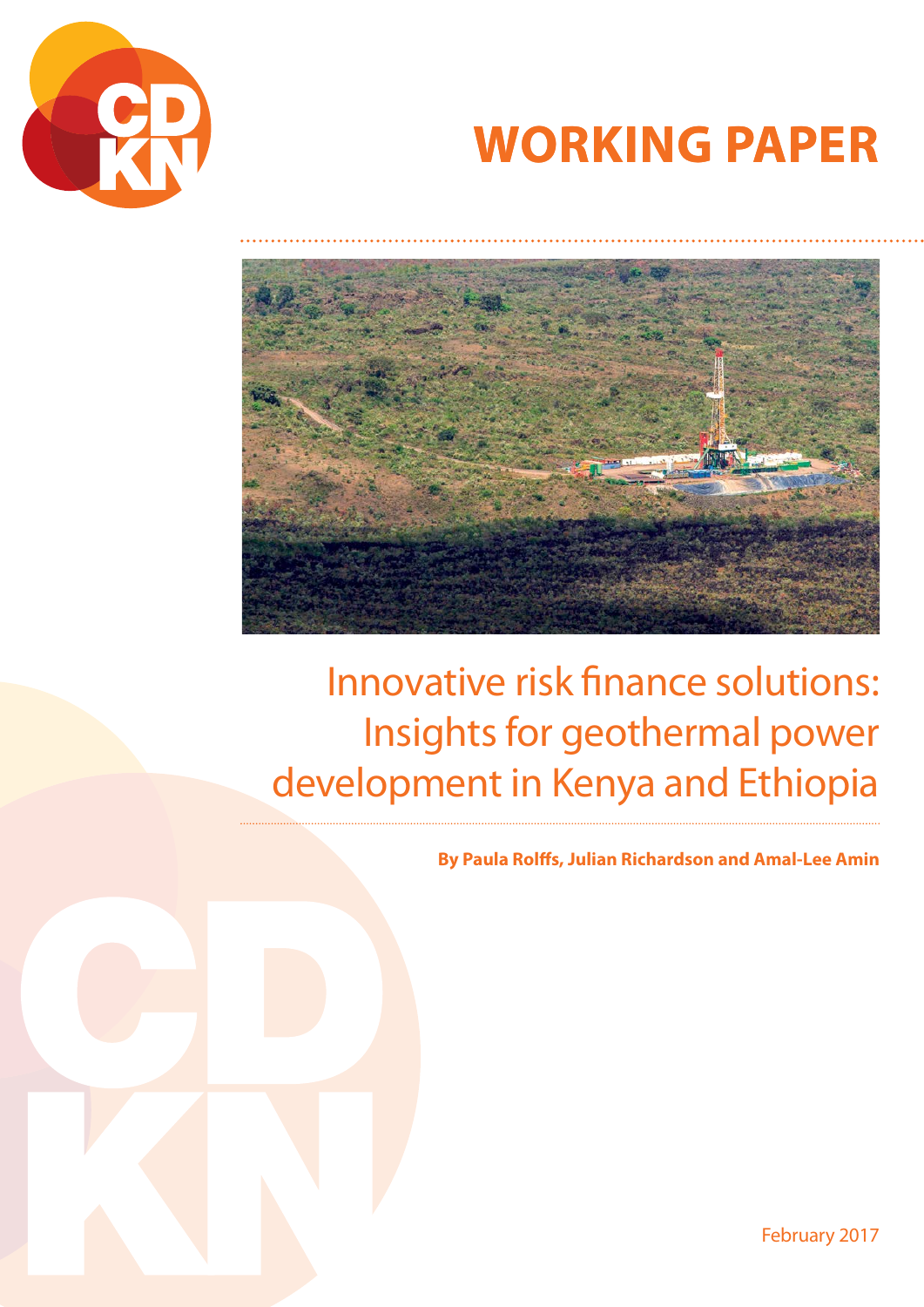#### **About this working paper**

Accelerating the shift to climate compatible development is CDKN's business and improving the lives of the most climate-affected people is our mission. A multi-year, US\$130 million programme funded by the British and Dutch governments and many others, CDKN works to support climate compatible development in Asia, Africa, Latin America and the Caribbean.

Our programme provides focused technical assistance to governments, as well as research-into-action projects that fill gaps in our understanding of climate change impacts and solutions. Ultimately, we want to make life more stable, secure and fulfilling for those most affected by climate change.

A crucial part of CDKN's strategy is the exchange of honest learning about which approaches are (and are not) working in terms of climate compatible development. The rapid, deep shift in policies and behaviour that are needed will rely on innovation and experimentation - not least in the arenas of climate finance. We want to help exchange and build on experience in mobilising resources for climate compatible development so that decision-makers, investors and practitioners everywhere can learn and assimilate lessons quickly for a low carbon, more resilient world. This working paper is a contribution toward that effort.

### **About the authors**

Paula Rolffs is a researcher in the climate finance team of E3G; and Julian Richardson is CEO of Parhelion, a specialty risk and insurance business. At the time of writing, Amal-Lee Amin was an associate director at E3G and led the climate finance programme.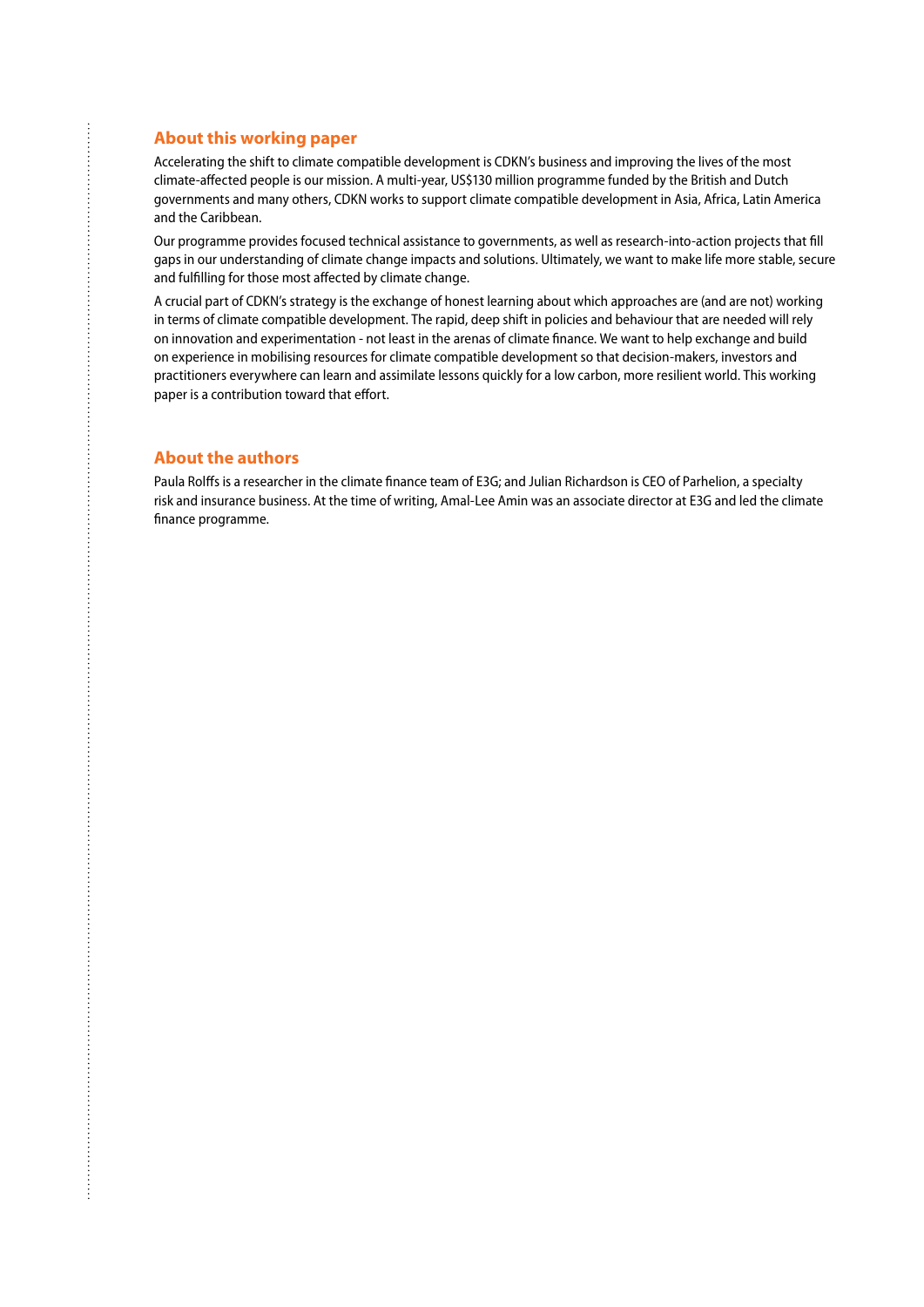## **Innovative risk finance solutions: Insights for geothermal power development in Kenya and Ethiopia**

By Paula Rolffs, Julian Richardson and Amal-Lee Amin



Geothermal power plant in Menengai Crater, Nakuru, Kenya

## **Contents**

| Key messages                                                                           | $\overline{\mathbf{3}}$ |
|----------------------------------------------------------------------------------------|-------------------------|
| <b>Introduction</b>                                                                    | $\overline{2}$          |
| <b>Geothermal risk and financing</b>                                                   | 3                       |
| Geothermal power development in Kenya and Ethiopia: drivers and barriers               | 5                       |
| Risk insurance for geothermal development drilling: insights from stakeholder training | 5                       |
| Recommendations for international cooperation and climate finance                      | 7                       |
| <b>Endnotes</b>                                                                        | 8                       |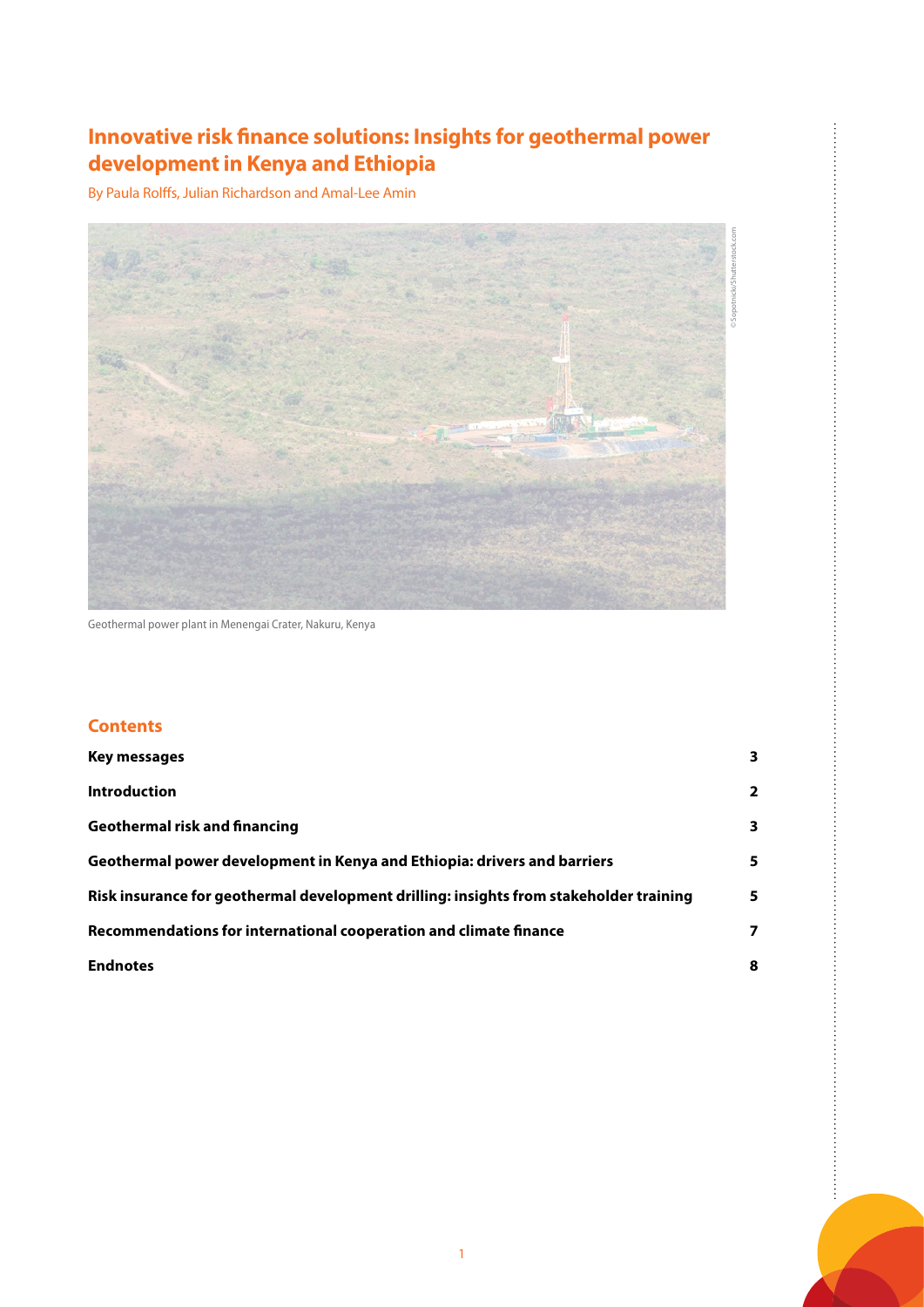#### <span id="page-3-0"></span>**Key messages**

Geothermal development is on the rise in many regions of the world. However, the high costs of field development, coupled with the high risks associated with resource exploration and drilling, still pose a significant barrier to private sector financing.

Insurance can mitigate the risks to investors and increase flows of private finance to the industry.

A project by Parhelion, a private sector insurance and risk company focused on climate finance, funded by CDKN, aimed to improve the technical capacity of Kenya's and Ethiopia's local insurance industries for using geothermal risk mitigation instruments.

A consultative process with relevant stakeholders in these countries yielded insights and recommendations for international, multilateral and bilateral institutions that are looking to support geothermal resource development. The analysis was enriched by E3G's expertise in analysing climate finance flows.

The study found that international, multilateral and bilateral institutions should:

- **Support technical assistance and capacity building**, which takes into account the needs of all relevant stakeholders involved within specific country and market contexts.
- **Provide targeted concessional finance** by taking into account all possible risk mitigation instruments during project development, and by envisioning the leverage of private finance as early as possible.
- **Use insurance instruments** to target specific, well defined risks: this can offer very high leverage ratios on the use of public funds, and crowd in private sector insurance capital.

### **Introduction**

 $\vdots$ 

Geothermal development is on the rise in many regions of the world, and its role in providing affordable low-carbon energy is central for the shift towards decarbonising economies.<sup>1</sup> However, the high costs of field development, coupled with the high risks associated with resource exploration and drilling, still pose a significant barrier to private sector financing. Insurance can mitigate the risks to investors – if the number of megawatts (MW) forecast is not achieved – and so increase private finance flowing to the industry.

Risk mitigation instruments, such as insurance mechanisms, are still in their infancy for the private sector. However, the insurance capital used to support innovative risk transfer mechanisms has a large potential to support climate compatible development, offering leverage potential of up to 60:1 on public funds. Public sector entities are not yet very familiar with using insurance structures to support inclusive green growth. Therefore, effective public–private collaboration to leverage public finance has a major role in attracting insurance capital from the private sector. By operating together, the public sector can remove risk barriers and the private sector can mobilise new forms of debt and equity capital to support climate compatible development. Ideally, such partnerships are designed in ways that strengthen domestic markets by engaging the local insurance sectors, allowing some of the commercial value to be captured in-country.

A project by Parhelion, a private sector insurance and risk company focused on climate finance, funded by CDKN, aimed to improve the technical capacity of Kenya's and Ethiopia's local insurance industries for using geothermal risk mitigation instruments. It engaged and informed local geothermal stakeholders in Kenya and Ethiopia on geothermal risk mitigation – including insurers, project developers, financiers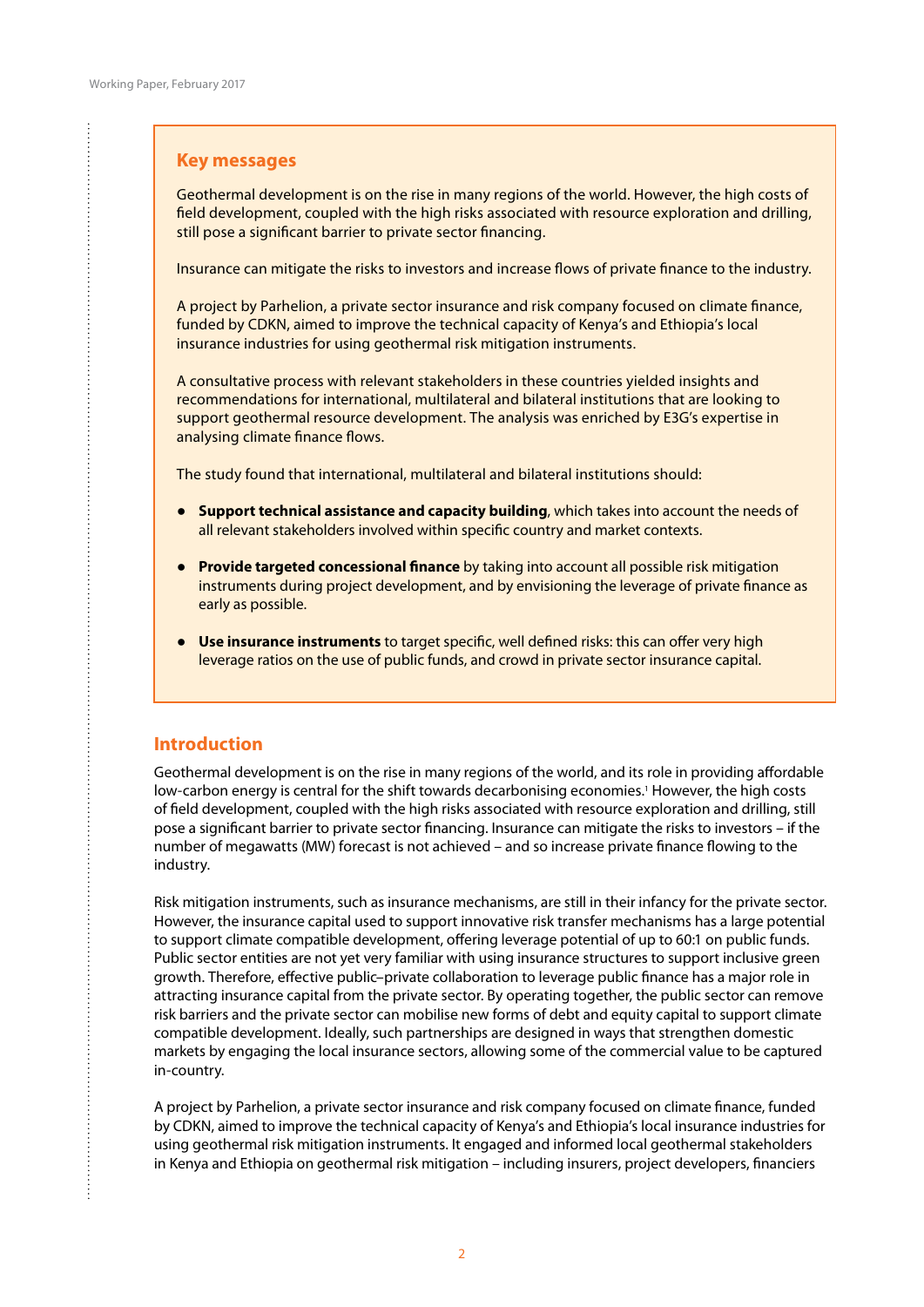<span id="page-4-0"></span>and public bodies. The project provided valuable insights and recommendations for the development of support instruments of international, multilateral and bilateral institutions which could help build up and strengthen local stakeholder participation in geothermal resource development through public–private cooperation.

## **Geothermal risk and financing**

Geothermal energy for electricity generation has been growing steadily over the past decades, with a recently increased growth rate totalling close to 13.2 gigawatts (GW) of installed capacity by the end of 2015.<sup>2</sup> By generating clean, flexible and base-load electricityª it is a central technology for future power systems.3 However, numerous barriers still exist to further development of geothermal power. In addition to those risks generally faced by newer and unfamiliar low-carbon technologies, such as technological, market, policy and regulatory risks, geothermal projects face two other major risks: first, the resource risk related to geothermal resource availability and capacity; second, the financing risk resulting from long timelines between initial investment and revenues.<sup>4</sup>

In the case of geothermal power, each project relies on a combination of financial instruments, depending on the stage of the project and the respective activities and risks, as can be seen in Table 1.

Insurance mechanisms can play a significant role during the feasibility and development drilling stage. During these activities, resource risks are still very high but are easier to assess than in the earlier exploration and pre-feasibility stages.

| <b>Phase</b>                               | <b>Actions</b>                                                                                                                                               | Min. time cost<br>(9/0)        | <b>Specific geothermal risks</b>                                                                                         | <b>Typical financial</b><br><b>instruments</b>                                                                            |
|--------------------------------------------|--------------------------------------------------------------------------------------------------------------------------------------------------------------|--------------------------------|--------------------------------------------------------------------------------------------------------------------------|---------------------------------------------------------------------------------------------------------------------------|
| Exploration                                | • Geologic mapping and<br>geochemical sampling<br>Site survey and plan for<br>$\bullet$<br>detailed exploration                                              | $\sim$ 1 year<br>(5%)          | • Validating existing data<br><b>Engaging local</b><br>stakeholders                                                      | $\bullet$ Grants<br>Concessional finance<br>Seed capital<br>$\bullet$                                                     |
| Pre-feasibility                            | • Focused exploration, first<br>drilling activities<br>Environmental assessment<br>Production capacity estimate<br>Targeting of first full-diameter<br>wells | $\sim$ 2 years<br>(15%)        | • Site access<br>Positive indication from<br>exploratory drilling<br>Obtaining sufficient data<br>to justify development | • Grants<br>Concessional finance<br>Public and private equity<br>$\bullet$                                                |
| Feasibility and<br>development<br>drilling | • Development drilling<br>Well logging and testing<br>Power plant design/costing<br>PPA/transmission plan                                                    | $\sim$ 1 year<br>$(35 - 40\%)$ | • Proving geothermal<br>resource<br><b>Physical drilling risks</b><br>٠<br>PPA framework                                 | • Grants, soft loans,<br>quarantees<br>Concessional finance<br>$\bullet$<br>Private equity<br>٠<br>Insurance<br>$\bullet$ |
| Plant<br>design and<br>construction        | • Detailed design and<br>construction of power plant<br>• Transmission interconnect                                                                          | $\sim$ 1 year<br>(40%)         | • Ongoing drilling risks<br>Plant construction and<br>linking up wells<br>• Grid connectivity                            | • Project finance<br>Guarantees<br>Senior and subordinated<br>$\bullet$<br>debt                                           |
| Operation and<br>maintenance               | • Power plant maintenance<br>Reservoir monitoring and<br>management                                                                                          | $20 - 30$ years                | Maintaining geothermal<br>٠<br>resource<br>Normal operation and<br>$\bullet$<br>maintenance issues                       | • Senior debt                                                                                                             |

#### **Table 1. Geothermal development phases and activities, associated risks and financial instruments**

Source: Parhelion and GeothermEx (2014), unpublished

a 'Base-load' is electricity generation that operates continuously, 24 hours a day.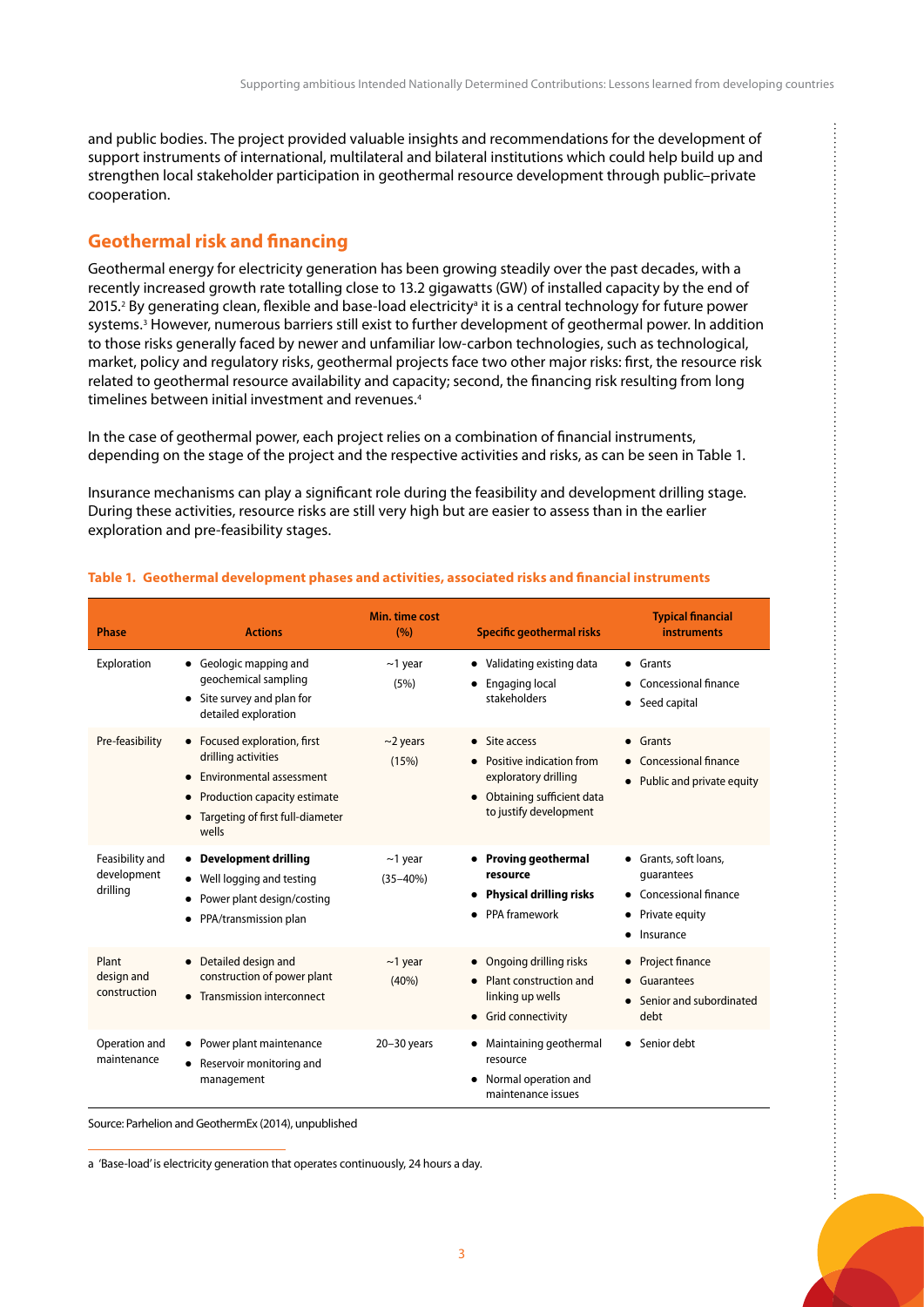Figure 1 shows which types of finance may be most appropriate to manage project risks and costs at different stages of geothermal project development. As can be seen, significant equity finance is needed over a long period of time as traditional bank and project financiers are reluctant to come in until a geothermal resource is proven. Hence, the financing gap during development drilling can be a significant bottleneck, preventing many geothermal projects from proceeding. Insurance can play a crucial role in plugging this gap and leveraging private finance at earlier stages of the project.

Generally, public sector finance plays a significant role in the form of public debt or equity support for geothermal projects, mainly during the first stages; whereas private capital may be accessible at mature phases of the project cycle<sup>s</sup>. Climate Policy Initiative estimates that public finance for geothermal implementation in developing countries needs to increase 7–10-fold (from US\$7.4 billion in 2015 to US56- 73 billion) in order to drive enough private investment to meet these countries' geothermal deployment targets of 23 GW by 2030.6 However, there are concerns over public finance being used inefficiently and potentially crowding out local private sector finance such as commercial banks and insurers.

Using public finance to facilitate insurance products is increasingly considered to target specific risks or barriers to investment more effectively.<sup>7</sup> New donor finance initiatives such as the Kreditanstalt für Wiederaufbau (KfW)-led Geothermal Development Facility<sup>8</sup> and the European Bank for Reconstruction and Development Early Stage Geothermal Support Framework<sup>9</sup> are emerging. Also the Climate Investment Funds are largely involved in financing geothermal projects and programmes, and the World Bank has mobilised funds for critical early stage investment in geothermal energy projects, with further expansion envisioned at 36 geothermal fields across 16 countries, including Kenya<sup>10</sup>. At the UN Climate Summit in 2014, the IRENA-facilitated Global Geothermal Alliance (GGA) was launched. At COP21 in Paris the GGA declared its mission to consolidate government, industry and other stakeholder efforts in order to boost global use of geothermal energy. Its goal is to achieve by 2030 a fivefold increase in geothermal power capacity and a more than twofold increase in geothermal heating compared with 2014 levels.<sup>11</sup>

However, there seems to be little focus on involving the local private sector in risk mitigation and bridge financing through insurance mechanisms. This is both important for strengthening local markets, and often required by insurance regulations across the globe, under which projects need to be insured in the host country before being reinsured in the international re/insurance market.



#### **Figure 1. Project risk and cost during geothermal development**

Source: Parhelion and GeothermEx (2014) and ESMAP (2012), unpublished)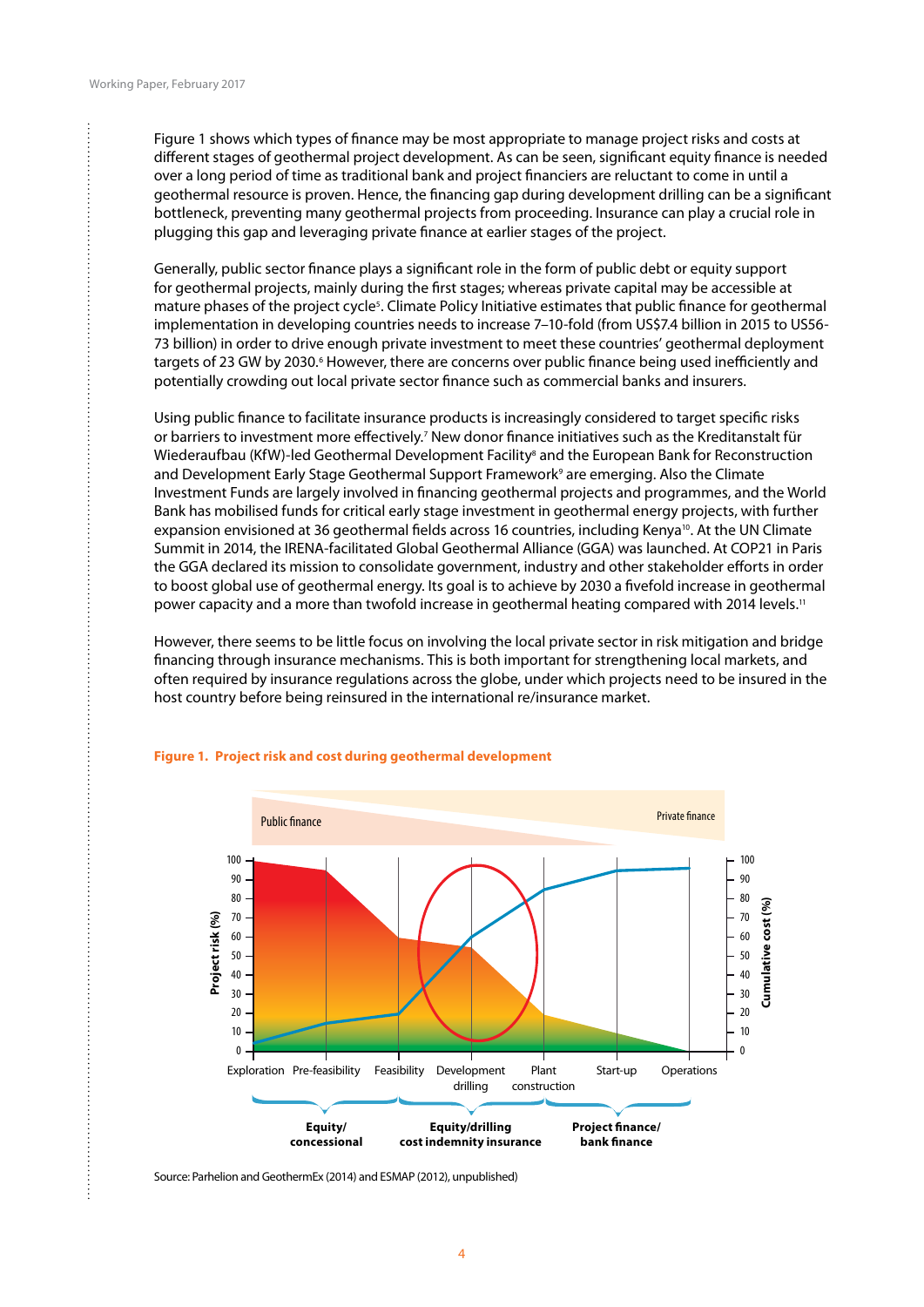## <span id="page-6-0"></span>**Geothermal power development in Kenya and Ethiopia: drivers and barriers**

Ethiopia and Kenya are currently the only countries in Africa with significant geothermal capacity.

Kenya currently ranks fourth in terms of new geothermal power-generating capacity.12 In 2014 alone, the country added 358 MW, more than doubling its capacity to about 600 MW, representing over 50% of global geothermal power capacity added in 2014.13 Kenya developed a National Climate Change Action Plan in 2013, which identified geothermal power expansion as a mitigation option with large greenhouse gas reduction potential and highly positive co-benefits. Embodied in Kenya's *Vision 2030*, geothermal expansion of up to 5,000 MW is to support the country's ambitions to become a middle-income country by 2030.14 There is great anticipation for expanded geothermal activity in East Africa, beyond Kenya.

Ethiopia aims to achieve carbon-neutral middle-income status before 2025, as set forth in its national Growth and Transformation Plan. A key pillar of Ethiopia's plan to develop its green economy is "expanding electric power generation from renewable sources of energy fivefold over the next five years for markets at home and in neighbouring countries".15 Ethiopia hopes to overcome structural barriers and a lack of funding to exploit its geothermal resources to meet rapidly growing electricity demand. Recently, Icelandic and Japanese development agencies have provided assistance for new geothermal plans in Ethiopia, but development has been slow, due not only to high upfront costs and project risk but also to limited local technological capacity.<sup>16</sup>

In Kenya, the bulk of finance for geothermal projects comes from the public sector, followed by a small proportion of public–private and private finance. In Ethiopia, it is also mostly public finance that is flowing into geothermal project development, but at a much lower level overall than in Kenya.17 In both countries, the shares of public finance for geothermal exploration are much larger than in many other countries, underscoring the potential and need for mobilising private sector finance.

Providing insurance to cover parts of the risk would help extend private sector financing and increase technical capabilities currently lacking among the domestic insurers and brokers in both countries. Technical training and the means for increasing access to the international reinsurance markets would enable them to offer such products.

## **Risk insurance for geothermal development drilling: insights from stakeholder training**

Parhelion, together with GeothermEx (a consultancy in geothermal resource exploration, development and operation), has developed an innovative risk finance solution to reduce the risk associated with the development drilling phase.

As part of CDKN's Climate and Development Business Network, this project was funded to address the barriers to private sector financing of geothermal project development, while supporting the local geothermal market. The project was designed to encourage insurers and other geothermal market actors to share their experiences in order to strengthen local markets.

Parhelion and GeothermEx have engaged directly with, and provided training to, a wide range of local stakeholders, including the private sector insurance markets, private sector project developers and financiers, government departments, and international multilateral organisations in Kenya and Ethiopia to introduce the concept of geothermal resource insurance mechanisms. A local partner, Kenbright (a Kenyan insurance broker) helped with the outreach to relevant actors via its network.

The knowledge exchange and training programme built an evidence base for the specific market and established a foundation for sustainable private sector risk finance solutions that includes domestic insurers and brokers. Another element of the project has been a call for projects, with the objective of operationalising and demonstrating the opportunities for involvement of the local insurance industry. Project developers were invited to submit project proposals for further technical review and risk assessment.

 $\vdots$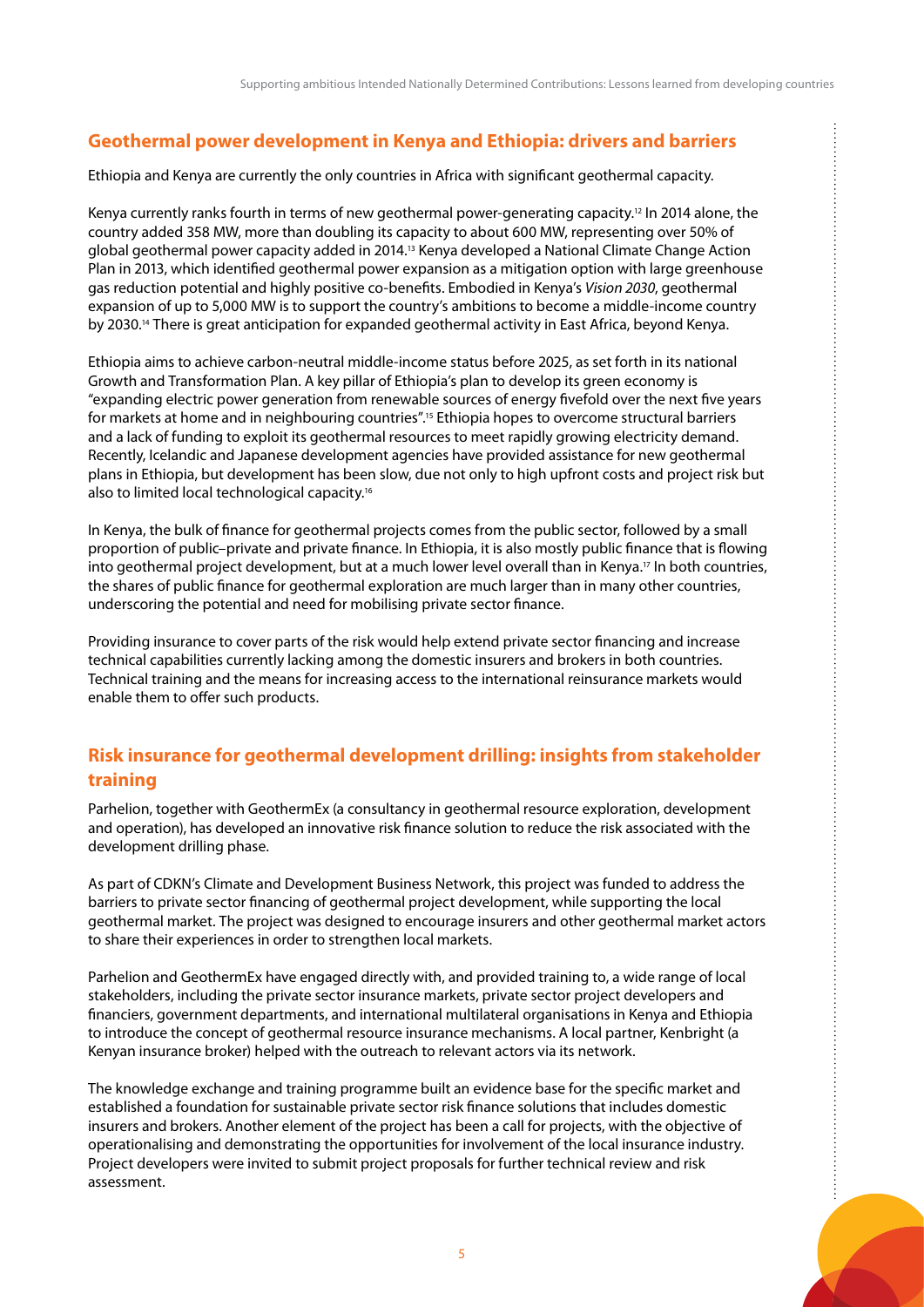...............

. . . . . . . . . . . . . . . . . .

The costs of this work were covered by the CDKN programme, removing a potential barrier to developer engagement. One project was selected for further analysis and will benefit from a detailed preunderwriting report, enabling it to be market-ready to engage with both domestic and international insurance markets.

The knowledge exchange and training on risk mitigation instruments in Kenya and Ethiopia took place through meetings, discussions and workshops with local brokers, insurers,<sup>18</sup> investors and financiers,<sup>19</sup> project developers,<sup>20</sup> and drilling managers; public institutions;<sup>21</sup> and international development cooperation agencies and development finance institutions.22

When the project started, there was little or no understanding of geothermal risk mitigation instruments within the Kenyan and Ethiopian domestic insurance markets, government or private sector project

| <b>Stakeholder</b>                                                                                                                                                                                                                                                                                                                                    | <b>Perspective</b>                                                                                                                                                                                                                                                                                  | Points for consideration / next steps                                                                                                                                                                                                                                                                                                                                                                                                                                                                                                                                                                                                                                                                                                                                                                                                                                       |  |
|-------------------------------------------------------------------------------------------------------------------------------------------------------------------------------------------------------------------------------------------------------------------------------------------------------------------------------------------------------|-----------------------------------------------------------------------------------------------------------------------------------------------------------------------------------------------------------------------------------------------------------------------------------------------------|-----------------------------------------------------------------------------------------------------------------------------------------------------------------------------------------------------------------------------------------------------------------------------------------------------------------------------------------------------------------------------------------------------------------------------------------------------------------------------------------------------------------------------------------------------------------------------------------------------------------------------------------------------------------------------------------------------------------------------------------------------------------------------------------------------------------------------------------------------------------------------|--|
| Geothermal project<br>developers                                                                                                                                                                                                                                                                                                                      | Developers had limited awareness of the<br>availability of drilling cost insurance. They<br>gained a good understanding of the product.<br>Developers in both Kenya and Ethiopia<br>signalled that they could be interested in using<br>the drilling cost insurance.                                | Developers expressed interest in learning what would<br>constitute a well structured project. This would help<br>developers capture the right information from drilling<br>in order for projects to be bankable and applicable for<br>insurance, for the benefit of project developers, insurers and<br>financiers.<br>Developers expressed the need to involve technical<br>consultants and options for multilateral development banks<br>and international cooperation to support the insurance<br>going forward, either through funding due diligence costs<br>and/or premium buy-down mechanisms. <sup>b</sup> Developers were<br>interested to see if pure exploration wells could be included<br>in the insurance. This is most likely a role for donor funding<br>(e.g. Geothermal Risk Mitigation Facility for East Africa)<br>rather than private sector insurers. |  |
| State-owned<br>geothermal<br>development<br>companies                                                                                                                                                                                                                                                                                                 | Detailed consideration of how products<br>would be of value to both private and public<br>sector developers in their roles as resource<br>developers. Increased understanding of<br>how the insurance would be applicable to<br>encouraging earlier debt financing or whether<br>to de-risk equity. |                                                                                                                                                                                                                                                                                                                                                                                                                                                                                                                                                                                                                                                                                                                                                                                                                                                                             |  |
| Local insurers                                                                                                                                                                                                                                                                                                                                        | Starting from a low base, insurers increased<br>their understanding of the product and<br>widened their understanding of the local<br>geothermal sector.                                                                                                                                            | Local insurers expressed their interest in providing<br>geothermal resource risk instruments. They signalled an<br>interest in learning more about opportunities in the sector<br>and possibly participating in (or fronting) drilling cost<br>indemnity cover.                                                                                                                                                                                                                                                                                                                                                                                                                                                                                                                                                                                                             |  |
| <b>Commercial banks</b>                                                                                                                                                                                                                                                                                                                               | Naturally conservative lenders who do not<br>wish to take exploration risk and therefore<br>concentrate on projects where the resource<br>is 'proven'. They understood the potential of<br>financing projects at earlier stages through risk<br>mitigation via insurers.                            | International commercial banks showed interest in<br>bankable insurance-backed projects, not only in East Africa<br>but also in other regions such as South-East Asia and Latin<br>America.                                                                                                                                                                                                                                                                                                                                                                                                                                                                                                                                                                                                                                                                                 |  |
| <b>Government ministries</b><br>Increased understanding on the role of<br>insurance, after equity and/or some form<br>of concessional funding as the appropriate<br>capital form for exploration activity. Increased<br>awareness of the attractions of a geothermal<br>development risk insurance project as an<br>important part of the policy mix. |                                                                                                                                                                                                                                                                                                     | Insurance is well embedded within government policy<br>generally, so geothermal insurance would fit in well. All<br>ministries recognised the importance and value of involving<br>the local insurance community.                                                                                                                                                                                                                                                                                                                                                                                                                                                                                                                                                                                                                                                           |  |
| Multilateral agencies                                                                                                                                                                                                                                                                                                                                 | Increased understanding of how geothermal<br>drilling insurance can be of value in assisting<br>the de-risking and financing of geothermal<br>projects.                                                                                                                                             | Additional consideration about how the proposed private<br>sector offering would dovetail with donor support. This<br>may include offering technical support to applicants, due<br>diligence finance facility and premium buy-down facilities.<br>Consideration should be given to extending access to the<br>Geothermal Risk Mitigation Facility for East Africa.                                                                                                                                                                                                                                                                                                                                                                                                                                                                                                          |  |

#### **Table 2. Stakeholders – results from the consultations**

b Premium buy-down is where public funds are used to reduce the cost of the premium, through either grants or forgivable loans.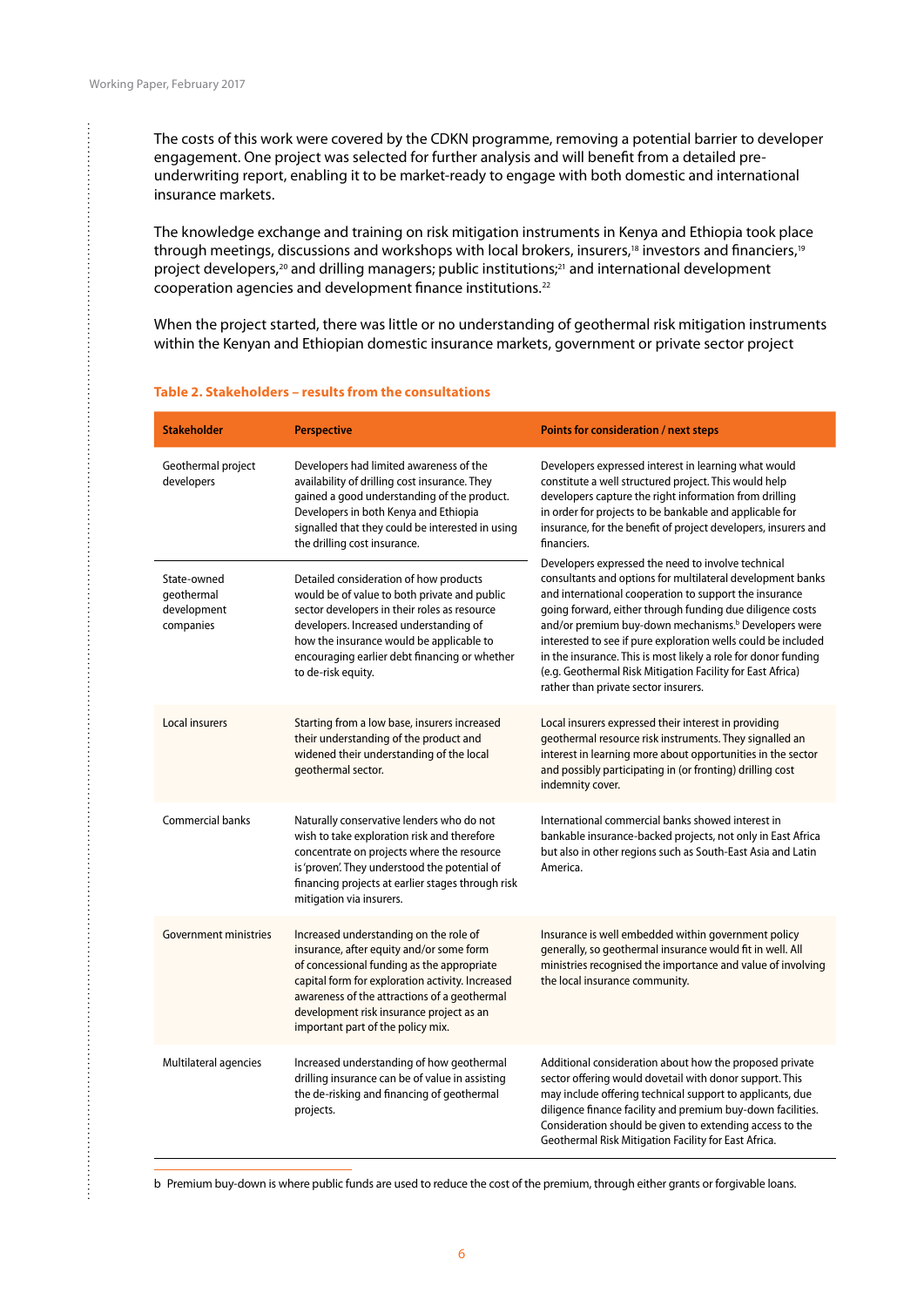<span id="page-8-0"></span>developer community. However, the key stakeholders expressed significant interest in Parhelion's insurance mechanism and a desire to understand its function.

Overall, the process demonstrated significant interest in learning more about insurance products among all stakeholders. The insurance industry was particularly keen to increase its understanding of the products necessary for the geothermal development sector, providing them with an opportunity to use their capital and develop the necessary technical understanding to support this form of low-carbon development. However, direct donor-funded projects effectively bypass the domestic insurance industry, missing an opportunity to engage with the wider economy and to transfer skills and knowledge.

Discussions and training successfully built much greater understanding of project structures and applicability, and their value in assisting in the financing of geothermal development projects.

The call for projects resulted in two submissions from private sector developers and none from government-sponsored entities. The lack of response from the public sector was a disappointment. The private sector developers clearly recognised the value an insurance mechanism can bring. However, due to the inherently unpredictable timelines of the geothermal development process – caused, in part, by the difficulty in obtaining finance – there are very few private sector projects at the right stage of development to be able to apply for development drilling insurance.

## **Recommendations for international cooperation and climate finance**

This CDKN project provides valuable lessons and insights for the international development cooperation and climate finance sphere. Generally, there is a central role for technical assistance and the targeted use of international public finance in increasing the role of local market actors for scaling up private sector investment in geothermal development. Building on the project's key insights, the following recommendations can guide development agencies and finance providers such as multilateral, bilateral and national development banks, as well as the Green Climate Fund. Our recommendations are also informed by E3G's broader work on designing smart incentive schemes for green finance. The project demonstrated the importance of the following aspects.

- 1. **Technical assistance and capacity building** which takes into account the needs of all relevant stakeholders involved within specific country and market contexts.
	- **Disseminating market studies and knowledge-sharing.** Given the lack of knowledge on risk mitigation finance for geothermal development, many countries' markets would benefit from technical training, knowledge-sharing and stakeholder dialogues.
	- **Facilitating business-to-business approaches** for sharing experiences in different regions of the world on risk mitigation mechanisms that can help mobilise private finance, before the construction and operation of geothermal projects. Business-to-business approaches can offer a good space to prototype new risk-mitigation mechanisms and other instruments and to disseminate learning. As prototyping of innovative instruments can showcase the feasibility of investments, it can help in building a track record and scaling-up bankable projects.
- 2. **Providing targeted concessional finance** by taking into account all possible risk mitigation instruments during project development, and by envisioning the leverage of private finance as early as possible.
	- **Avoiding market distortion** by ensuring the stability of the public finance incentive provided and tailoring concessionality carefully to provide just enough incentive for the investments to take place. Transparency and predictability of the incentive provided should be ensured, including the extent to which the incentive can be monitored and evaluated with respect to who benefits and how.
	- **Helping to strengthen the domestic market.** The overall goal of a green incentive scheme should be the development of a domestic green market for the production and consumption of

÷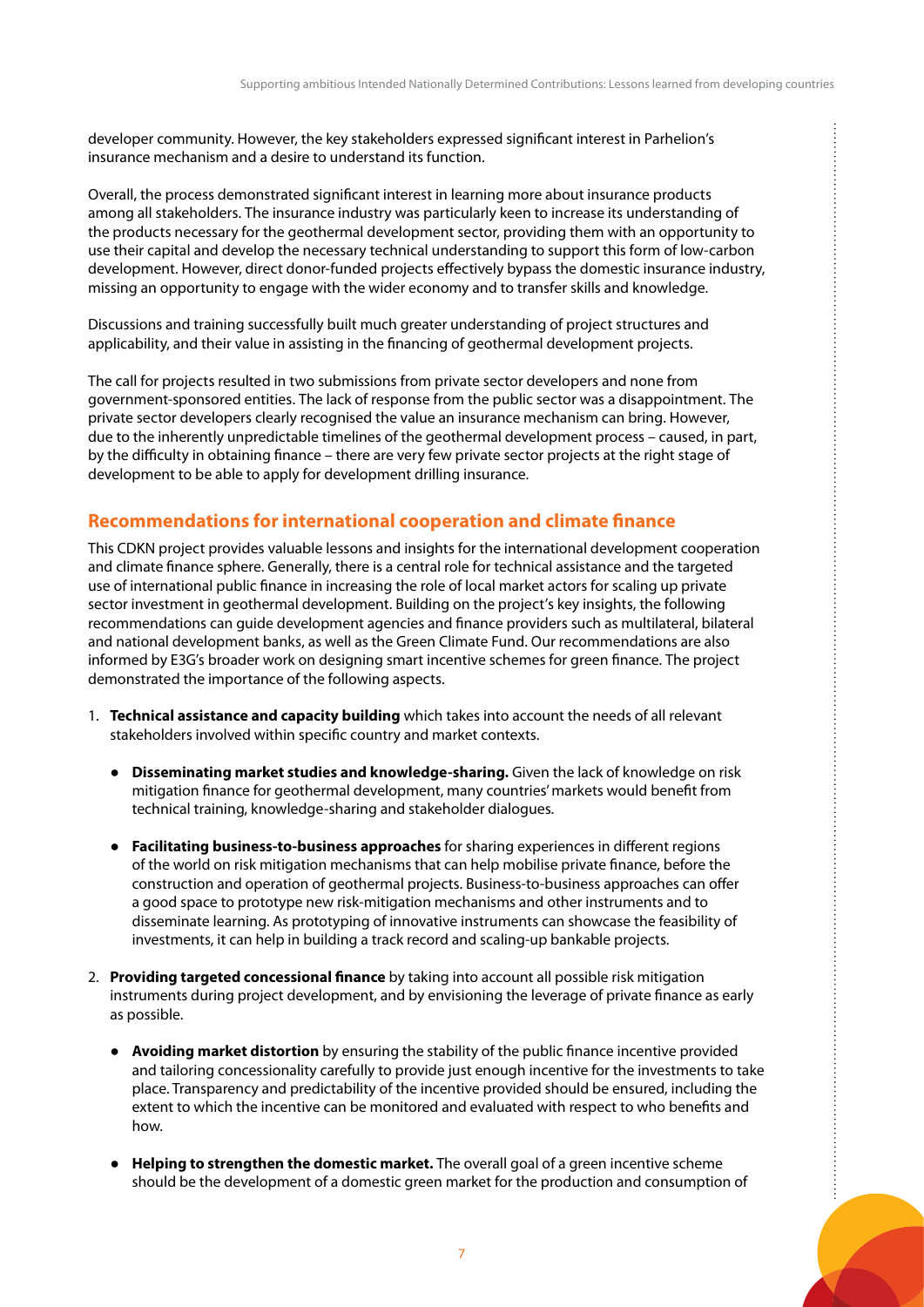green technologies and/or services. International public support mechanisms should take into account the role of national development banks that understand the local context, while also considering the role of commercial banks.

Innovative public–private risk-sharing instruments are crucial for scaling-up low-carbon investments. However, demonstration of new instruments is necessary to show public financial decision-makers and the private sector how climate finance can effectively mobilise new sources of private capital. Prototyping triggers innovation and learning which will be accelerated when shared across a wide range of actors in order to inform future design of financial instruments. It builds an experience base between the public and private sectors that helps create transparency and predictability and enhances integration with policy. Examples of prototyping new instruments often derive from dedicated government agencies such as national green funds or green investment banks that have a mandate to test new instruments and demonstrate their feasibility.

- 3. **The use of insurance** instruments to target specific, well defined risks can offer very high leverage ratios on the use of public funds, and crowd in private sector insurance capital.
	- **Insurance capital** is a largely untapped source of capital that can be used to support the deployment of other forms of capital to deliver climate compatible development.
	- **Domestic insurance markets** can be mobilised to both provide insurance capital and develop domestic technical capabilities, capturing value in the host country.

## **Endnotes**

- 1. Matek, B. (2015) 2015 *Annual U.S. & global geothermal power production report*. Washington, DC: Geothermal Energy Association (http://geo-energy.org/ reports/2015/2015%20Annual%20US%20%20Global%20 Geothermal%20Power%20Production%20Report%20 Draft%20final.pdf).
- 2. REN21 (2016) *Renewables 2016 global status report*. Paris: REN21 Secretariat (www.ren21.net/wp-content/ uploads/2016/05/GSR\_2016\_Full\_Report\_lowres.pdf).
- 3. Matek (2015) Op. cit.

÷

- 4. ESMAP (2012) *Geothermal handbook: planning and financing power generation*. Technical Report 002/12. Washington, DC: Energy Sector Management Assistance Program, World Bank (http://documents.worldbank.org/ curated/en/2012/06/16761068/geothermal-handbookplanning-financing-power-generation).
- 5. Micale, V., Oliver, P. and Messent, F. (2014) *The role of public finance in deploying geothermal: background paper*. San Francisco, CA: Climate Policy Initiative (http:// climatepolicyinitiative.org/publication/san-giorgiogroup-report-role-public-finance-deploying-geothermalbackground-paper/).
- 6. Micale, V. and Oliver, P. (2015) *Lessons on the role of public finance in deploying geothermal energy in developing countries*. San Francisco, CA: Climate Policy Initiative (http://climatepolicyinitiative.org/wp-content/ uploads/2015/08/Lessons-on-the-Role-of-Public-Financein-Deploying-Geothermal-Energy-in-Developing-Countries-Full-Report.pdf).
- 7. CPI, CIF and Munich Re (2015) 'Second Geothermal Dialogue: Effective financing of geothermal development – what have we learned?', Munich Re, Munich, Germany, 2 March. Climate Policy Initiative, Climate Investment Funds and Munich Re (https://climatepolicyinitiative. org/wp-content/uploads/2015/07/Summary-of-Second-Geothermal-Dialogue.pdf).
- 8. GDF (2015) 'Geothermal Development Facility (GDF): the first multi-donor climate initiative to promote geothermal energy in Latin America', presented at the Second Geothermal Dialogue, Munich Re, Munich, Germany, 2 March. Climate Policy Initiative, Climate Investment Funds and Munich Re (http://climatepolicyinitiative.org/ wp-content/uploads/2015/03/Finance\_KfW-Geothermal-Development-Facility\_Wirth\_020315.pdf).
- 9. Rosca, O. (2016) 'EBRD and CTF give funding boost to Turkey's geothermal energy', News, European Bank for Reconstruction and Development, 14 January (www. ebrd.com/news/2016/ebrd-and-ctf-give-funding-boostto-turkeys-geothermal-energy.html).
- 10. CIF (2015) *Investing in geothermal power*. Washington, DC: Climate Investment Funds (https://www-cif. climateinvestmentfunds.org/knowledge-documents/ investing-geothermal-power); World Bank (2014) 'Geothermal energy: expansion well underway in developing countries', World Bank, 3 December (www. worldbank.org/en/news/feature/2014/12/03/geothermalenergy-expansion-well-underway-in-developingcountries).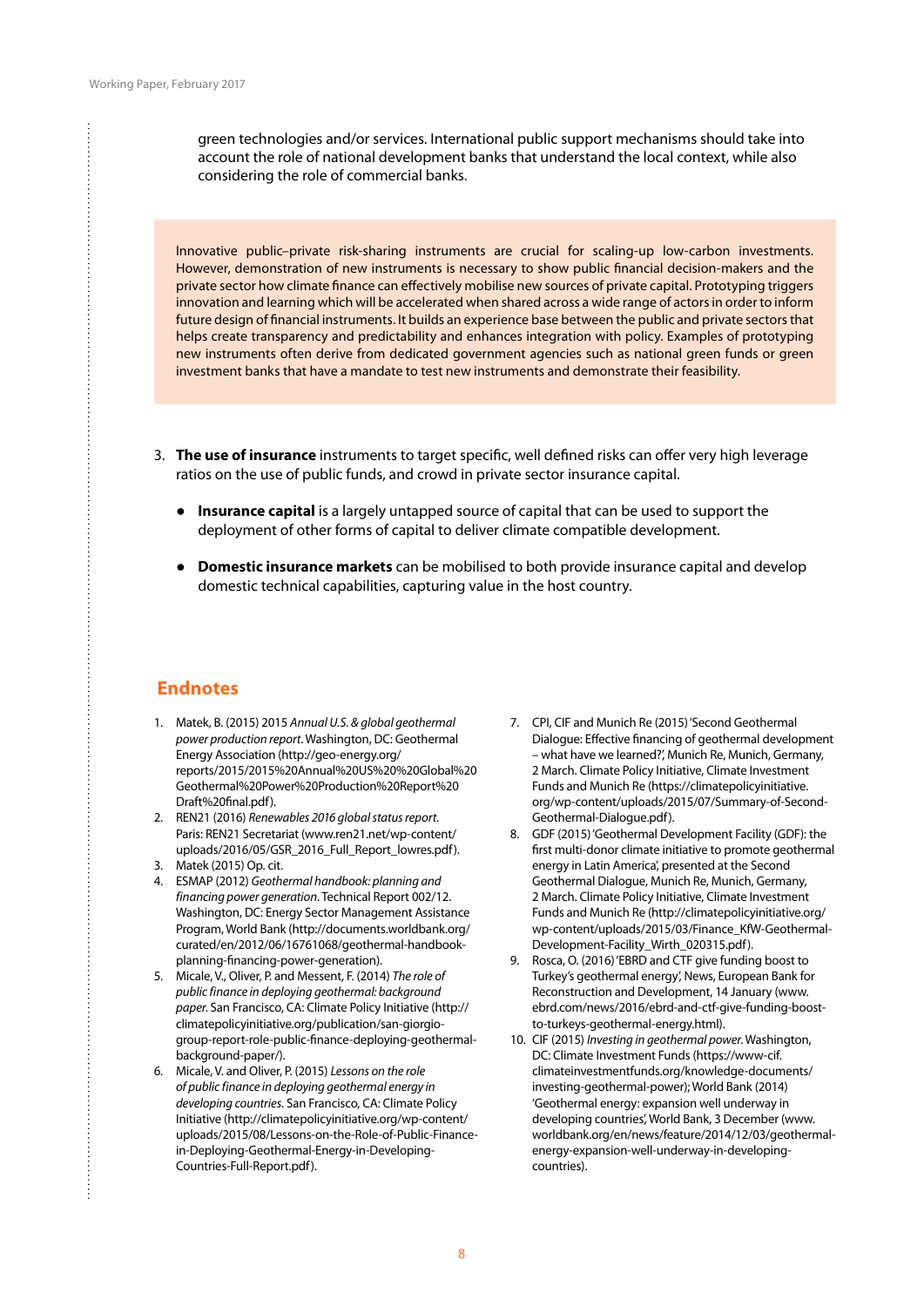- 11. IRENA (2015) 'Joint Communiqué on the Global Geothermal Alliance'. Abu Dhabi: International Renewable Energy Agency (www.irena.org/EventDocs/GGA%20 Joint%20Communique\_COP21.pdf).
- 12. REN21 (2016) Op. cit.
- 13. REN21 (2015) *Renewables 2015 global status report*. Paris: REN21 Secretariat (www.ren21.net/wp-content/ uploads/2015/07/REN12-GSR2015\_Onlinebook\_low1. pdf).
- 14. Government of Kenya (2007) *Kenya Vision 2030: The popular version*. Nairobi: Government of the Republic of Kenya (http://www.vision2030.go.ke).
- 15. Federal Democratic Republic of Ethiopia (2011) *Ethiopia's climate-resilient green economy: Green economy strategy*. Addis Ababa: Federal Democratic Republic of Ethiopia (www.undp.org/content/dam/ethiopia/docs/Ethiopia%20 CRGE.pdf).
- 16. Kebede, S. (2010) 'Status of geothermal exploration and development in Ethiopia'. Presentation at Short Course V on Exploration for Geothermal Resources, Lake Bogoria and Lake Naivasha, Kenya, 29 October–19 November. United Nations University Geothermal Training Programme, Geothermal Development Company and Kenya Electricity Generating Co. Ltd (www.os.is/gogn/unugtp-sc/UNU-GTP-SC-11-43.pdf).
- 17. Micale et al. (2014) Op. cit.
- 18. Kenya: African Trade Insurance Agency; AIG; UAP; Jubilee; Africa Merchant Assurance Company Limited; Africa Re;

ICEA Lion. Ethiopia: Ethiopian Insurance Corporation (state owned insurer); Berhan Insurance; Lion (Ambessa) Insurance; Abay Insurance; Buna Insurance; Etho Life & General Insurance; Nyala Insurance; Tsehay Insurance; Lucy Insurance.

- 19. Standard Chartered Bank; ECO Bank; Apollo Investments; Prime Bank; European Investment Bank; Nordic Development Fund.
- 20. Kenya: Africa Geothermal International Limited; Sosian; Geothermal Development Corporation; Kengen; Alkira; Ormat; Gibb International; Oserian Development Corporation. Ethiopia: Reykjavik Geothermal; Corbetti Development, Iceland Drilling Company; Cluff Geothermal; Ethiopian Electric Power Corporation; Geological Survey of Ethiopia.
- 21. Kenya: Electricity Regulatory Commission; Geothermal Development Company; Treasury; Ministry of Energy & Petroleum; Ministry of Foreign Affairs. Ethiopia: Ministry of Water, Irrigation and Energy; Ministry of Finance and Economic Development.
- 22. Africa Rift Geothermal Development Facility; Japan International Cooperation Agency; African Union Commission; United States Agency for International Development; African Development Bank; International Finance Corporation; World Bank Group; Energy Research Centre of the Netherlands

÷